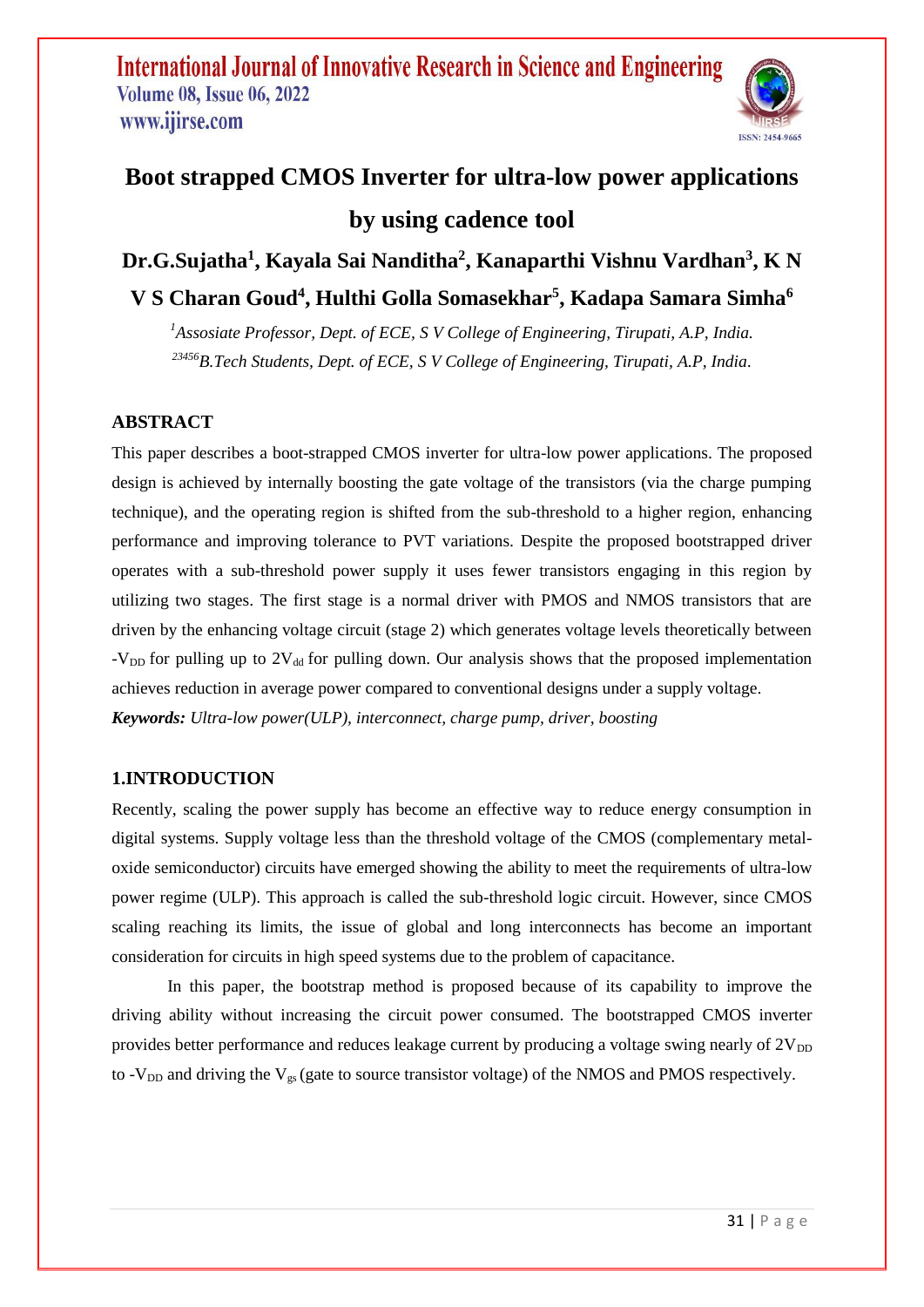

#### **2. LITERATURE REVIEW**

In 2001, B. Sklar [7], proposed that the bootstrap has been used based on a charge pump that is a type of DC-DC converter, which utilities a capacitor holder to generate a voltage higher than the power source. In 2008, J. Kil, J. Gu and C. H. Kim[3], proposed an interconnect technique for sub threshold circuits to improve global wire delay and reduce the delay variation due to process-voltagetemperature (PVT) fluctuations. By internally boosting the gate voltage of the driver transistors, operating region is shifted from sub threshold region to super-threshold region enhancing performance and improving tolerance to PVT variations. In 2012, Y. Ho, C. Chang and C. Su[2], presented a bootstrapped CMOS inverter operated with a sub threshold power supply. In addition to improving the driving ability, a large gate voltage swing from  $\sim$  *V*  $_{\text{DD}}$  to 2 *V*  $_{\text{DD}}$  suppresses the sub threshold leakage current. As compared with other reported works, the proposed bootstrapped inverter uses fewer transistors operated in the subthreshold region .Hence,our proposed system reduces the average power and improves tolerance to PVT variations due to the use of boosting capacitances used in the proposed circuit.

#### **3. EXISTING SYSTEM**

#### **CONVENTIONAL CMOS INVERTER:**

The CMOS inverter circuit diagram is shown below. The general CMOS inverter structure is the combination of both the PMOS  $\&$  NMOS transistors where the PMOS is arranged at the top  $\&$  NMOS is arranged at the bottom. The NMOS transistor is connected at the drain (D)  $\&$  gate (G) terminals, a voltage supply (VDD) is connected at the source terminal of PMOS & a GND terminal is connected at the source terminal of NMOS. Input voltage (Vin) is connected to both the gate terminals of transistors & output voltage (Vout) is connected to the drain (D) terminals of the transistor. It is very significant to observe that the CMOS device does not have any resistors, so it will be more powerefficient.



**Fig 1: CMOS Inverter**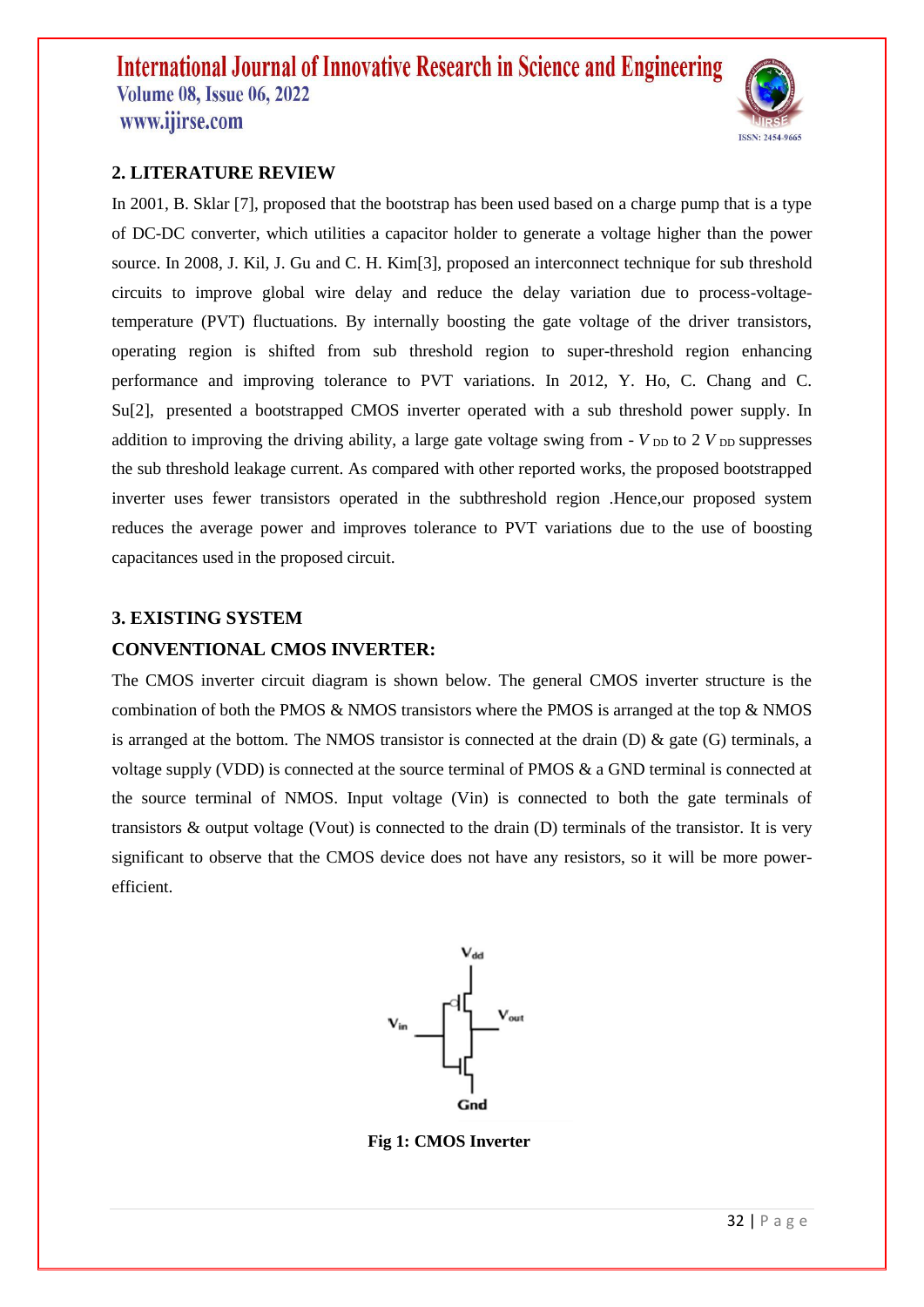



 **Fig 2:CMOS Inverter in schematic editor** 

**3.PROPOSED SYSTEM BOOTSTAPPED CMOS INVERTER:**



 **Fig 3:Bootstrapped CMOS Inverter**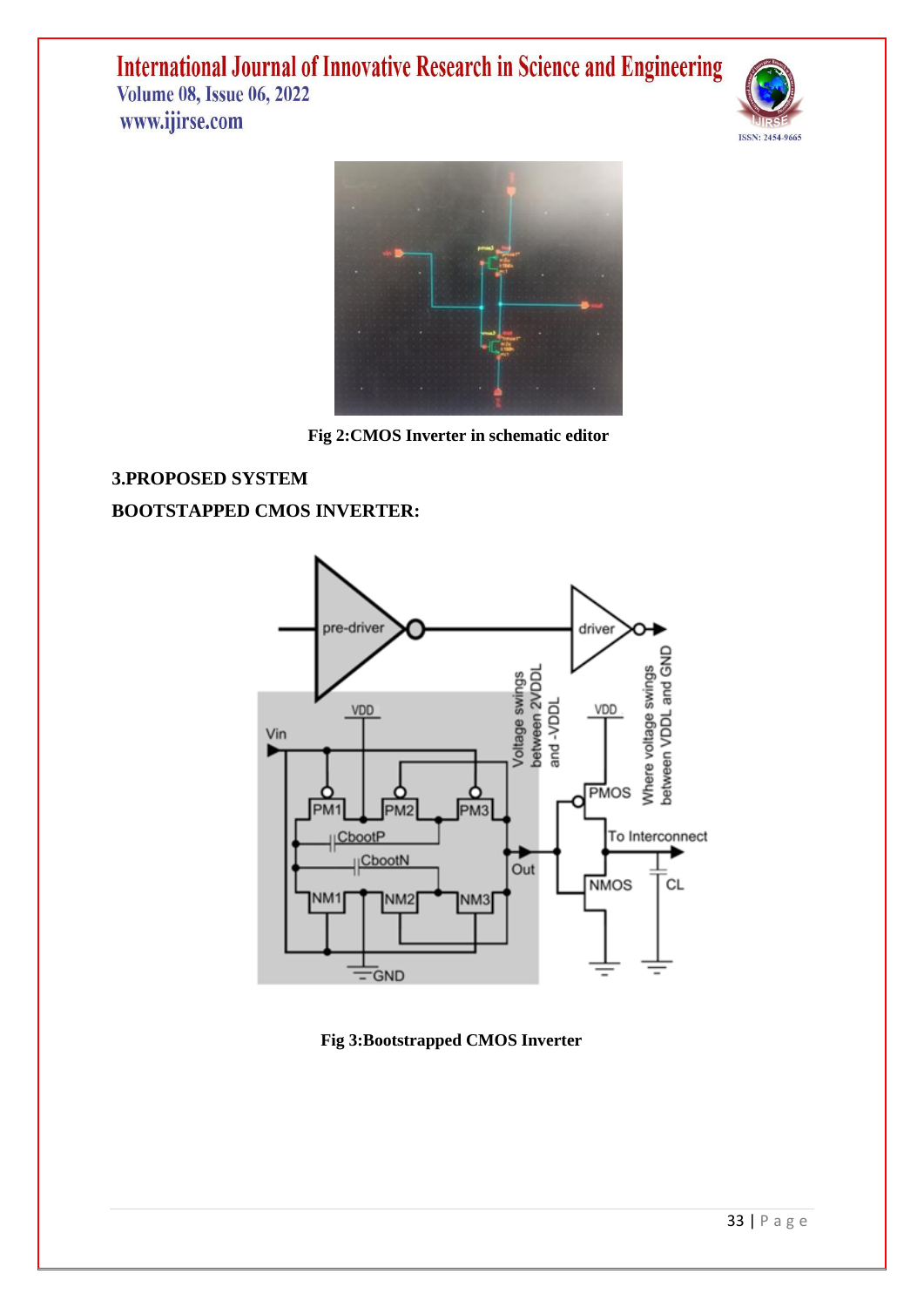



 **Fig 4:Boostrapped CMOS Inverter in schematic editor**

In the proposed system,bootstrapped driver consists of two combinations.In general,the first one is a pre-driver that has the ability to theoretically provide a voltage swing between  $-V_{dd}$  and  $2V_{dd}$  to enhance the driving capability of the next stage.The next stage is a normal bufferwith PMOS and NMOS transistors that are driven by the boosting voltage circuit.Figure 3 shows the circuit scheme of the proposed driver and its stages,where the pre-driver is the circuit in the middle which uses capacitors to boost the voltage.Then the buffer,which is right on the circuit,is used to drive the interconnect with a sub-threshold voltage swing from GND to  $V_{dd}$ .

### **4.METHODS OR TECHNIQUES USED IN OUR PROJECT**

The Cadence tool kit consists of several programs for different applications such as schematic drawing, layout, verification, and simulation. Cadence is leading Electronic design automation (EDA) software. Cadence Virtuoso Analog Design is used for design and simulation which is the advanced design and simulation environment for the Virtuoso Platform.

#### **5. SIMULATION RESULT**

Simulation results are performed by SPECTRE in Virtuoso, Cadence at 180nm CMOS process with the 5V of input voltage and supply voltage. The proposed circuit Bootstrapped CMOS Inverter evaluated and compared to the CMOS Inverter. The power obtained of the designs are summarized in the table for 5V voltage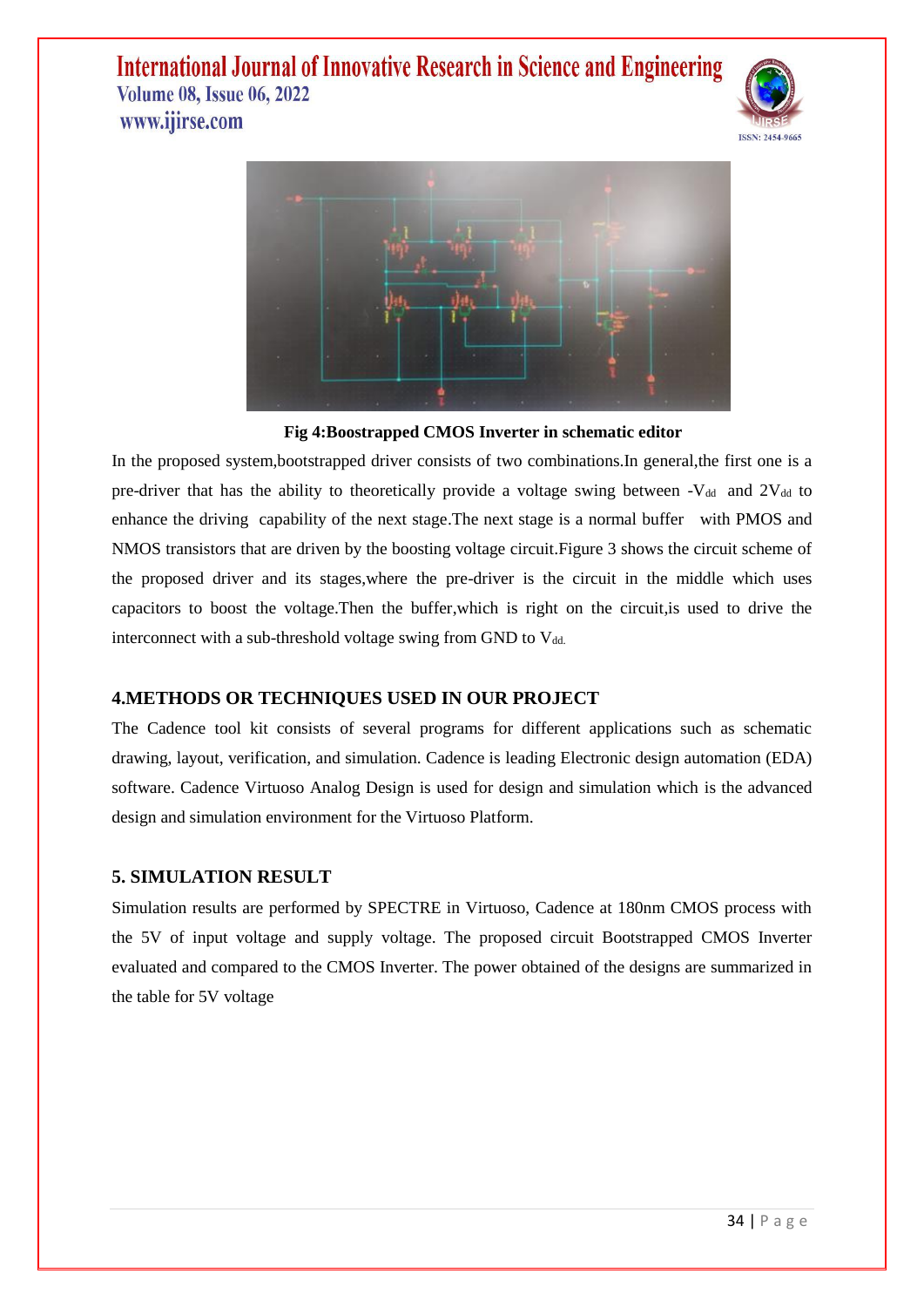www.ijirse.com





**Fig 5:output waveforms of bootstrapped CMOS Inverter**

| S.NO | <b>Parameter</b>      | <b>CMOS</b> Inverter | <b>Bootstrapped</b>  |
|------|-----------------------|----------------------|----------------------|
|      |                       |                      | <b>CMOS</b> Inverter |
|      | Technology            | 180 <sub>nm</sub>    | 180 <sub>nm</sub>    |
| 2.   | <b>Supply Voltage</b> | 5v                   | 5v                   |
| 3.   | <b>Average Power</b>  | 11.21E-6             | 5.852E-6             |

#### **Table.1: Simulation Result**

### **6.CONCLUSION**

Interconnect drivers used in ultra-low power regime for clock distribution networks and on-chip buses suffer from considerable degradation in performance due to that fact that wire capacitance has not been scaled as the supply voltage is scaled down.Added to that, there is an issue of perfromance variability at threshold region.So,our approach has proposed using buffers with a charge pump booster, and this has met the expectations of improvements in performance by reducing power consumption.

#### **7.FUTURE SCOPE**

We have proposed a system to reduce average power by using boosting technique.It reduces the average power value compare to the existing system.In future,we will enchance the work with different types of circuits with different techniques to give the better energy savings.We can even improve the delay time performance**.**

#### **8.REFERNCES**

**1.** W. M. Arden, "The international technology roadmap for semiconductorsperspectives and challenges for the next 15 years", *Current Opinion in Solid State and Materials Science*, vol. 6, no. 5, pp. 371-377, 2002.